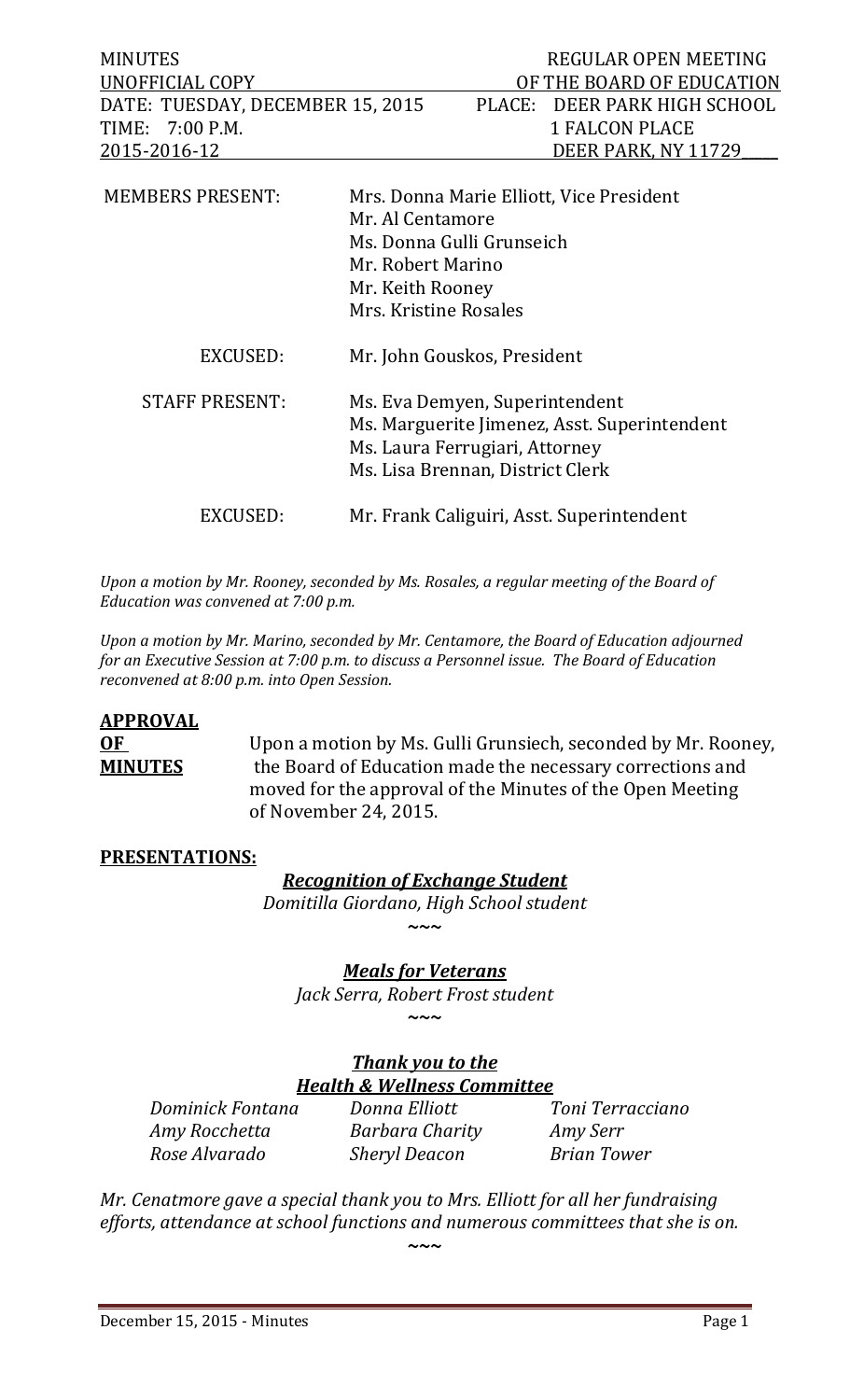# *Overview of the District website & Overview of Smart Schools Bond*

*by Ms. Anastasia Tzortzatos (Questions email: dpdistrictsmartbond@deerparkschools.org)* • *Public Hearing will be held on January 12, 2016 ~~~*

# *How class ranking is determined*

*By Mr. Jim Cummings ~~~*

# *2016-2017 School Calendar*

• *Contingency snow days will only be used after 4 days of unscheduled school closures*

> • *will be posted on website* **~~~**

# *Overview on APPR by Ms. Demyen*

*Results of Task Force report are on the District's Homepage*

# **ATHLETIC AWARDS-FALL 2015**

*By: Mr. Dominick Fontana, Athletic Director*

**Boys Varsity Soccer**

Head Coach: Jim Spampinato Assistant Coach: Mike McLaughlin

This team was recognized by New York State as a Scholar Athlete Team.

| Dominick Cito         | Academic All-County, Scholar Athlete        |
|-----------------------|---------------------------------------------|
| Frank Cresciullo      | All-League, Scholar Athlete                 |
| Russell Riviccio      | All-League                                  |
| Salvatore Castiglione | All-League, All-Conference                  |
| Cagri Senlik          | All-League, All-Conference, Scholar Athlete |
|                       |                                             |

Additional Scholar Athlete Members

| Adam Abbas             |  |
|------------------------|--|
| Steven Calderon        |  |
| Samuel Escobar         |  |
| Martin Salgado Heredia |  |

Ahmed Abdeltawab Ryan Byrne<br>Michael Charumaneeroj Nicholas Crocco Steven Calderon Michael Charumaneeroj Nicholas Crocco Scott-Mikhal Kelly Angelo Talavera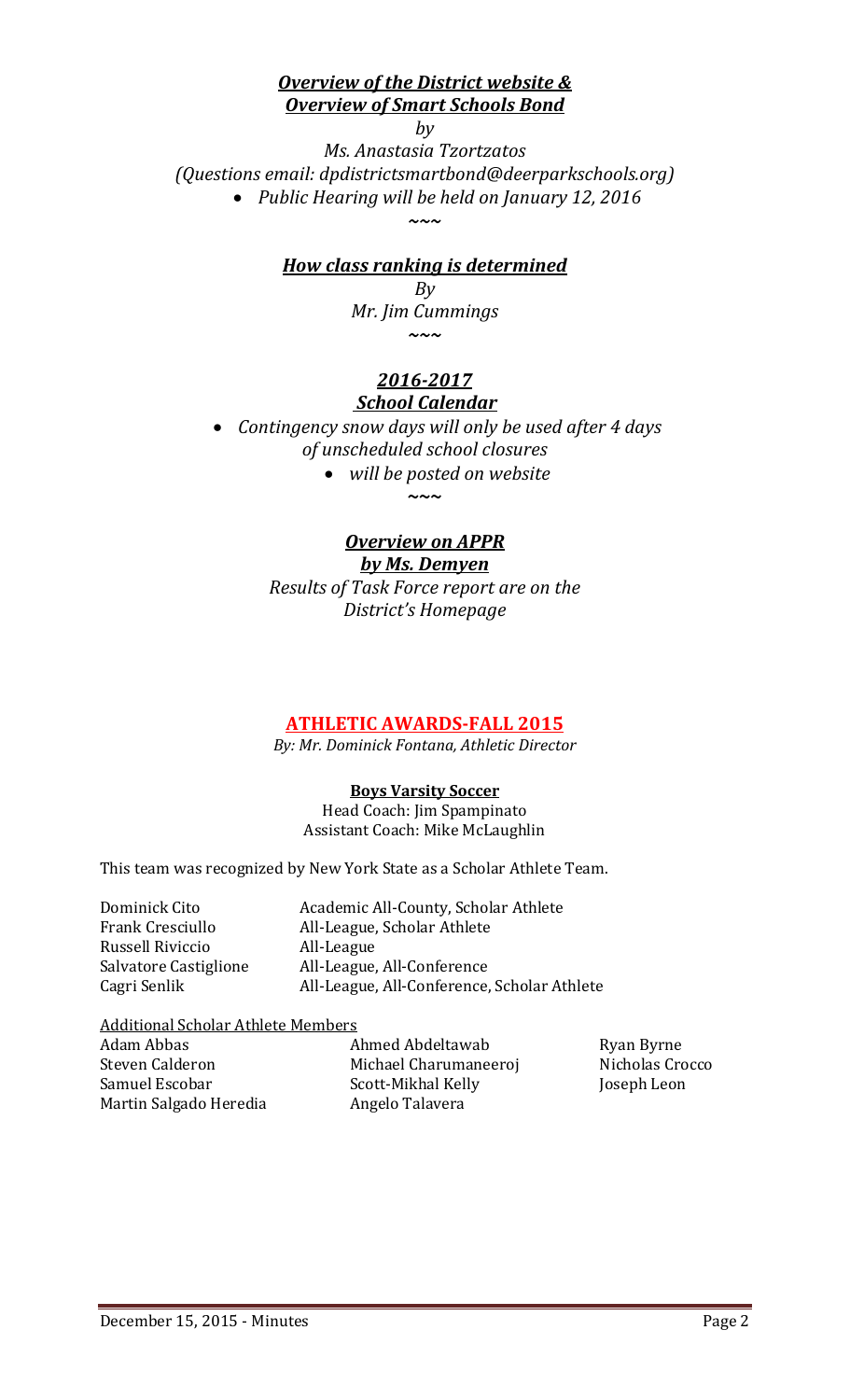#### **Girls Varsity Soccer**

Head Coach: Ian Kyranakis Assistant Coach: Greg Menig

This team qualified for the Class "AA" playoffs and advanced to the quarterfinals. They were recognized by New York State as a Scholar Athlete Team and received the Sportsmanship Award for their league.

| Julia Santora         | Academic All-League, Scholar Athlete, Sportsmanship |
|-----------------------|-----------------------------------------------------|
| <b>Mollie Rooney</b>  | Academic All-League, Scholar Athlete, Sportsmanship |
| Kristina Kozakevitch  | Academic All-League, Scholar Athlete, Sportsmanship |
| Alexandra Jacullo     | Academic All-County, Scholar Athlete, Sportsmanship |
| Cailyn DeMarinis      | All-League, Sportsmanship                           |
| Dominique Guttadauria | All-League, Scholar Athlete, Sportsmanship          |
| Kristen DeBiase       | All-Conference, Scholar Athlete, Sportsmanship      |
| <b>Taylor Maucere</b> | All-Conference, Scholar Athlete, Sportsmanship      |
|                       |                                                     |

#### Additional Scholar Athlete and Sportsmanship Members

| Katherine Buquicchio | Kasey Dorney   | Olivia Grizzle |
|----------------------|----------------|----------------|
| Kaylee Houlahan      | Gianna Jacullo | Olivia Mosca   |
| Kaitlyn O'Keefe      | Bianca Punger  | Jenna Schultz  |
| Toninicole Tedeschi  |                |                |
|                      |                |                |

Additional Sportsmanship Members<br>Carli Fonseca (Karla Pelaez Jaelyn Voigt

Jaclyn Reyes

#### **Varsity Volleyball**

Head Coach: Dan Higgins

This team qualified for the Class "A" playoffs and was recognized by New York State as a Scholar Athlete Team.

| Antonia Santora | All-League, Scholar Athlete                 |
|-----------------|---------------------------------------------|
| Alexa Wahl      | All-League                                  |
| Jenna Dee       | All-League                                  |
| Jenna Doolan    | All-League, All-Tournament, Scholar Athlete |
| Tara Englehardt | All-League, All-Tournament, Scholar Athlete |
|                 |                                             |

# Additional Scholar Athlete Members

Danielle Paulich

<u>x</u><br>Julianna LaSorsa Kristina Occhino<br>Kayla Rios Kayla Ricole Tudor

#### **Varsity Football**

Head Coach: Dan Ferguson Assistant Coach: Adam Hovorka Assistant Coach: Garret Noblett

This team was a League II Playoff Qualifier and was recognized by New York State as a Scholar Athlete Team.

| 1 <sup>st</sup> Team All-Division                  |
|----------------------------------------------------|
| 1 <sup>st</sup> Team All-Division, Scholar Athlete |
| 1 <sup>st</sup> Team All-Division, Scholar Athlete |
| 2 <sup>nd</sup> Team All-Division, Scholar Athlete |
| 2 <sup>nd</sup> Team All-Division                  |
| 2 <sup>nd</sup> Team All-Division, Scholar Athlete |
| All-County                                         |
|                                                    |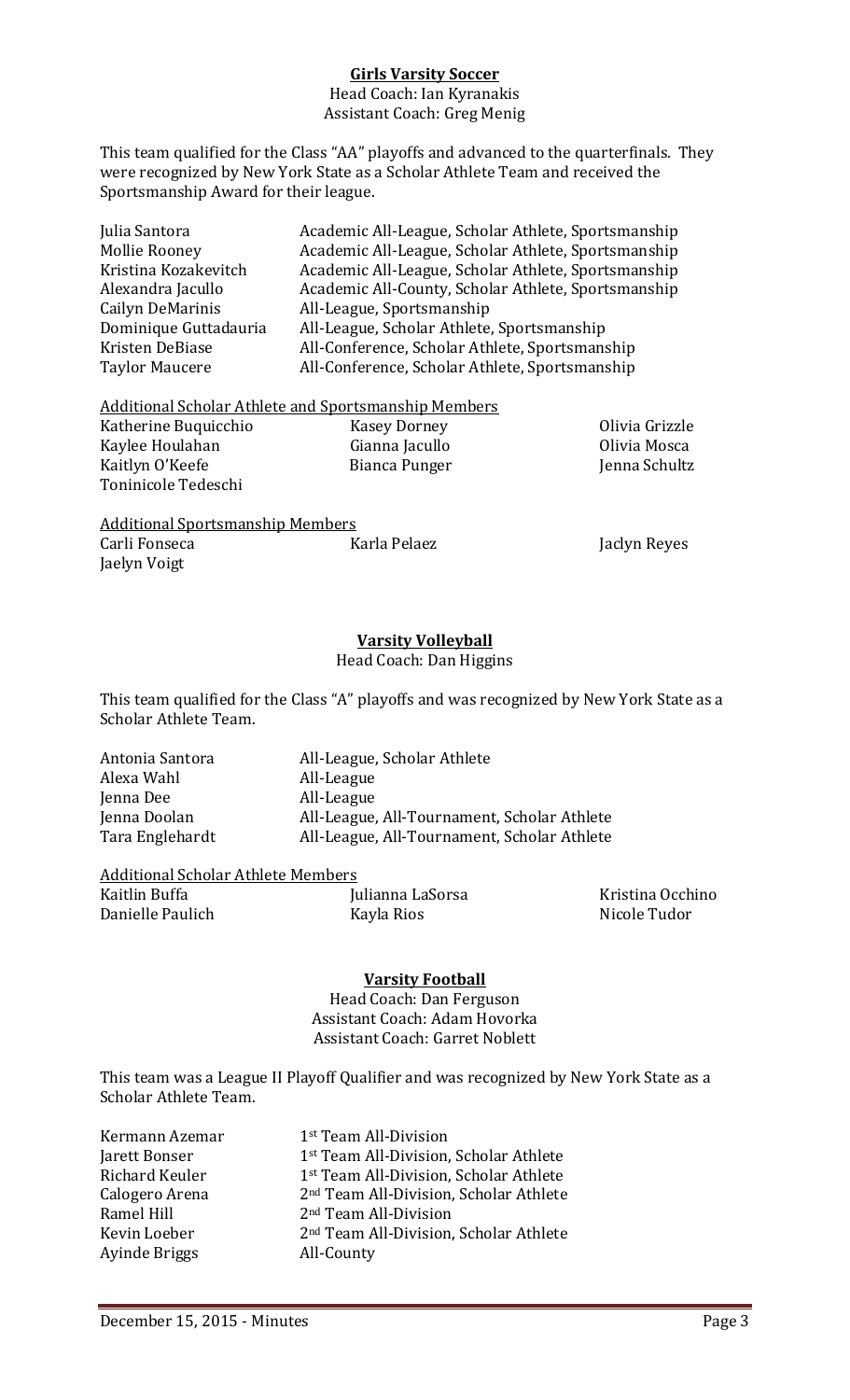Jaysen Rodriguez

Additional Scholar Athlete Members Jace Dietrich John Galaor Michael Lugo Joseph Rendino

#### **Varsity Girls Tennis**

Head Coach: Caryn Kaplan

This team was recognized by New York State as a Scholar Athlete Team.

| Genevieve Ferguson | All-League |
|--------------------|------------|
| Stephanie Sinka    | All-League |

# Scholar Athlete Members<br>Kaitlyn Adams

Kaitlyn Adams Samantha Cresciullo Julia Dillon Tara Hentze Samantha Knice Jasmine Martin

Bianca Taipe

#### **Girls Swimming & Diving**

Head Coach: Magdalena Stovickova Assistant Coach: Kaitlyn Sullivan

This team was recognized by New York State as a Scholar Athlete Team.

| Alexandra Bisagni | A  |
|-------------------|----|
| Kathryn Block     | A  |
| Christina Seem    | Al |
| Daniella Cornelia | A  |
|                   |    |

ll-League, Scholar Athlete Il-League, Scholar Athlete ll-League, Scholar Athlete ll-League, All-County, All-State, Scholar Athlete (New School Diving Record: 271.65)

# Additional Scholar Athlete Members

Kaitlyn Cummings Hallie Feldman Melissa Fisk Vincenza Grippe Lauren Leon Amber Scruggs Yasmeen Syedda-Hensley

Tianni Allen Julianna Caputo Emma Christianson

#### **Boys Cross Country**

Head Coach: Tom Brouillard

This team was recognized by New York State as a Scholar Athlete Team.

Alvin Sime **All-League, Scholar Athlete**<br>Christopher Cox **All-League, All-Division, Scho** All-League, All-Division, Scholar Athlete

Scholar Athlete Members Giselle Aparicio Ryan Brooks Ryan Brown Matthew Calogianes

#### **Kickline**

Head Coach: Ariel Miano Choreographer: Holly Petrone

This team was recognized by New York State as a Scholar Athlete Team.

Emily Colquhoun Mikayla Delgalvis Julianna Diaz Francesca Iannella Emily Le Victoria Major Amanda Nicolas Danielle Petrizzo Alyssa Shindel Katherine Vassallo

Kristina DiNardo Lindsey Dominique Ashley Dunne Gabriela Sroka Breanna Tedeschi<br>Angela Zabas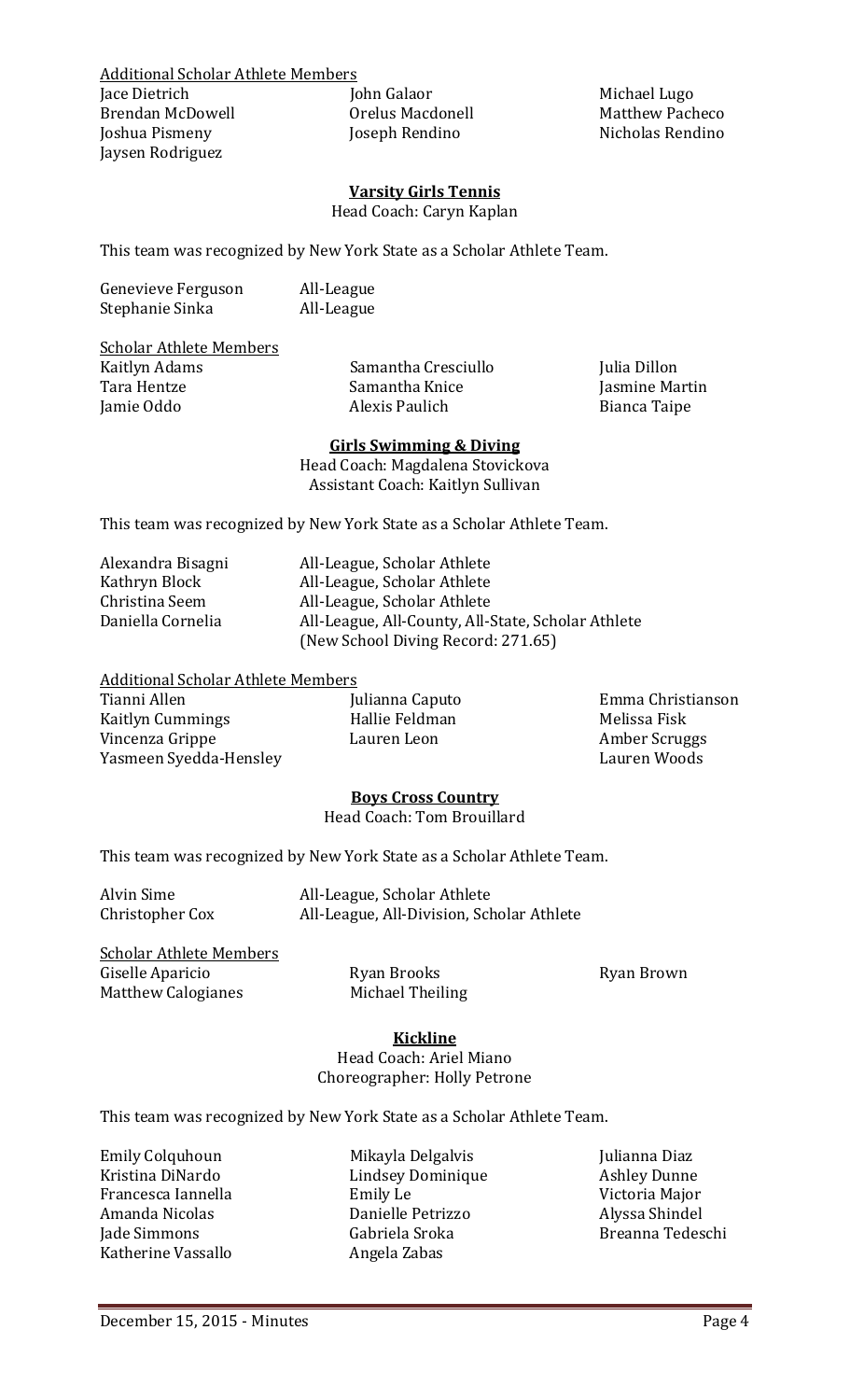#### **Frost Football**

Head Coach: Brian Tower Assistant Coach: Kevin Marner

#### **This team finished the season with an undefeated record of 6-0.**

Carmine Balboa Nicholas Baldassare Daniel Bartololmei Mykal Bedoya Micah Benjamin Christian Bullock<br>Maniel Busa Bullock Steven Cacace Kamani Clinkscales<br>Teff Defense Fack Delargy Jaire Desvignes Christian Diaz Andrew Duart Jersom Granados

Anthony Vassallo

Daniel Busa Steven Cacace Vincent Capone Brendan Eising Jordan Galaor Jonathan Gordon

Shane Hewlette Joshua Hoepelman Matthew Jacob Junius Johnson Edward Lippert Nathaniel Ma Aidan Maggio Jonathan Manzolillo Ethan Martinez John McDonald Brenden Mehl Louis Mongelli Paul Monserrat Matthew Myrick Jaylin Nash Patrick Oswald Nicholas Pitocco David Reich Christian Saintil Thomas Scaffidi Xavier Smith Christopher Toussaint<br>Burnett Wilson

Jeff Defense Jack Delargy Nahleaj Delbridge

#### **Frost Boys Soccer**

Head Coach: Kevin Cogan

#### **This team finished the season with an undefeated record of 9-0-1.**

Noah Broshowski Ayden Caldea Louis Colace Aidan Connors Connor Costanza Michael D'Amato Brian Duarte **Steven Farrell** Kevin Garcia Keven Garrido Zarate Benjamin Gerardi Thomas Gerardi Alexander Glancy Michael Greene Richardson Greffin Aramys Gutierrez Matthew Heinen John Hernandez Kevin Hernandez Zapeta Maxwell Hofstetter Christopher Joyce<br>
Christopher Khazar Brandon Knapp Thomas Joyce Christopher Khazar Brandon Knapp Nicholas Leon Robert Punger Branden Suriel

Yonis Velasquez Garcia

**Frost Girls Soccer** Head Coach: Keri Schumacher

#### **This team finished the season with an undefeated record of 9-0-1.**

Abigail Federlein Kristina Gambino<br>Samantha Giroux Maggie Greene Kelly Rennert Alyssa Rosano Catarina Silva

Gianna Candelaria Grace Canonica Haley Celona Juliana Colon Isabella Coon Sophia Coon Sophia Coon Samantha DeSantis Jillian Cornelia Samantha DeSantis Cristina Diaz Matea Diaz Julia DiMaio Melanie Escobar Samantha Giroux Maggie Greene Kaleena Guadalupe Morgan Keuler Taylor Korsiak Hailey Lipiec Jessica Mare Gabriella Martinez Madison Mattera Isabella Mosca Giavanna Pitagno Amanda Poggioli Emily Wisniewski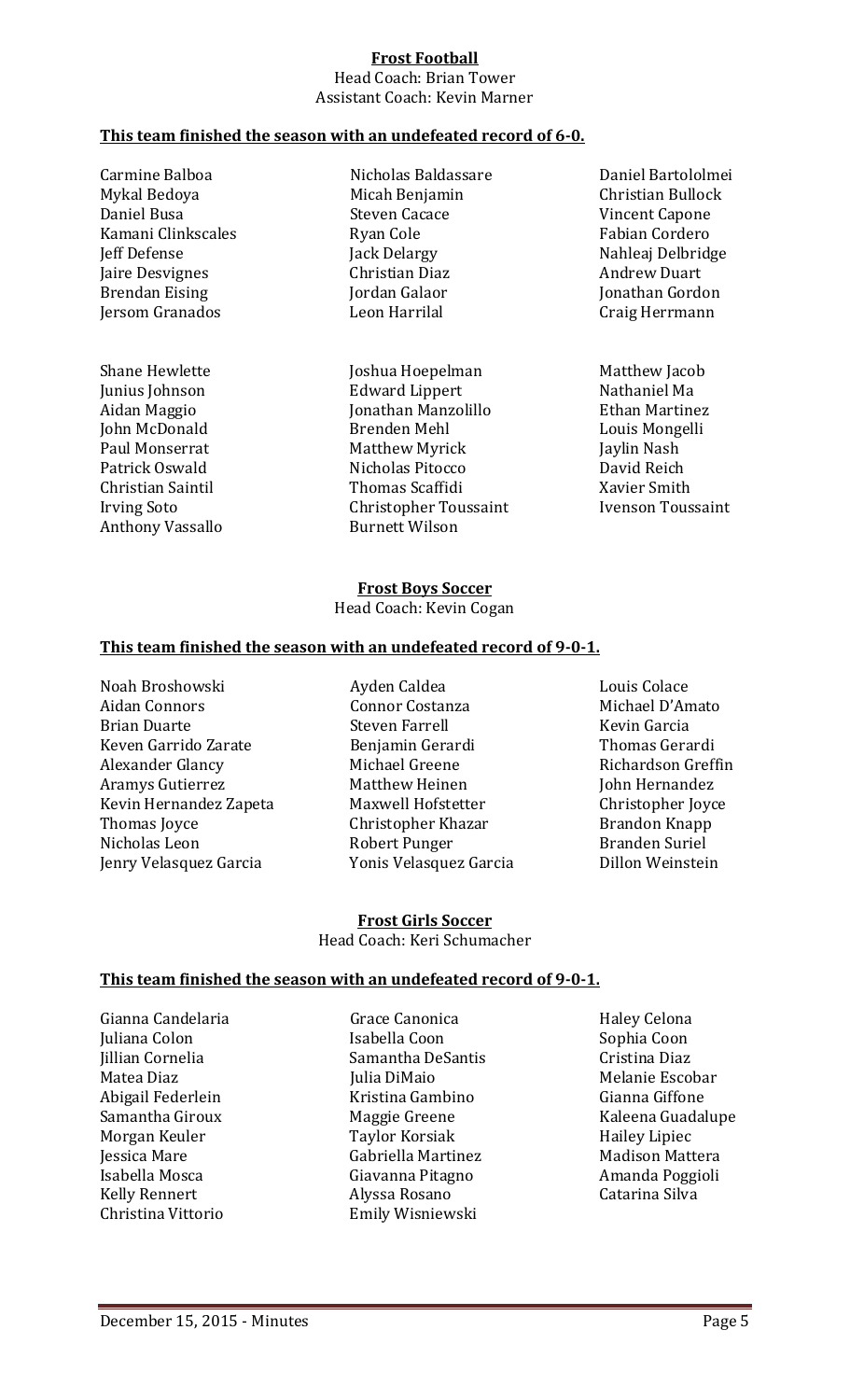### **NEW BUSINESS:**

| 2016-2017<br><b>SCHOOL</b><br><b>HOLIDAY</b><br><b>CALENDAR</b>           | Upon a motion by Ms. Gulli Grunseich, seconded by Mr. Marino,<br>the Board of Education unanimously approved the following<br>Resolution:<br>RESOLVED, that the Board of Education approve the 2016-2017<br>School Holiday Calendar.      |
|---------------------------------------------------------------------------|-------------------------------------------------------------------------------------------------------------------------------------------------------------------------------------------------------------------------------------------|
| <u>2016-2017</u><br><b>CSEA PAID</b><br><b>HOLIDAY</b><br><b>SCHEDULE</b> | Upon a motion by Mr. Rooney, seconded by Mr. Centamore,<br>the Board of Education unanimously approved the following<br>Resolution:<br><b>RESOLVED</b> , that the Board of Education approve the 2016-2017<br>CSEA paid holiday schedule. |
| 2016-2017<br><b>BUDGET</b><br><b>CALENDAR</b>                             | Upon a motion by Mr. Marino, seconded by Ms. Gulli Grunseich,<br>the Board of Education unanimously approved the following<br>Resolution:<br><b>RESOLVED</b> , that the Board of Education approve the<br>2016-2017 Budget Calendar.      |

# **MONETARY TO MAY** *Resolution:* **MOORE**

**DONATION** *Upon a motion by Mr. Rooney, seconded by Ms. Gulli Grunseich,* **FROM SEPFC** *the Board of Education unanimously approved the following*

> **RESOLVED**, that the Board of Education approve the donation of \$500 from SEPFC to be used by the Special Education teachers at May Moore.

The Board of Education accepts this gift with much appreciation.

# **SMART SCHOOLS**

**INVESTMENT** *Upon a motion by Mr. Centamore, seconded by Mr. Marino,* **PLAN-** *the Board of Education unanimously approved the following* **Preliminary** *Resolution:*

> **BE IT RESOLVED**, that the Board of Education of the Deer Park School District approve a preliminary Smart Schools Investment Plan dated December 15, 2015; and WHEREAS, a public hearing on the preliminary Smart Schools Investment Plan will be held on January 12, 2016 to allow for stakeholder engagement.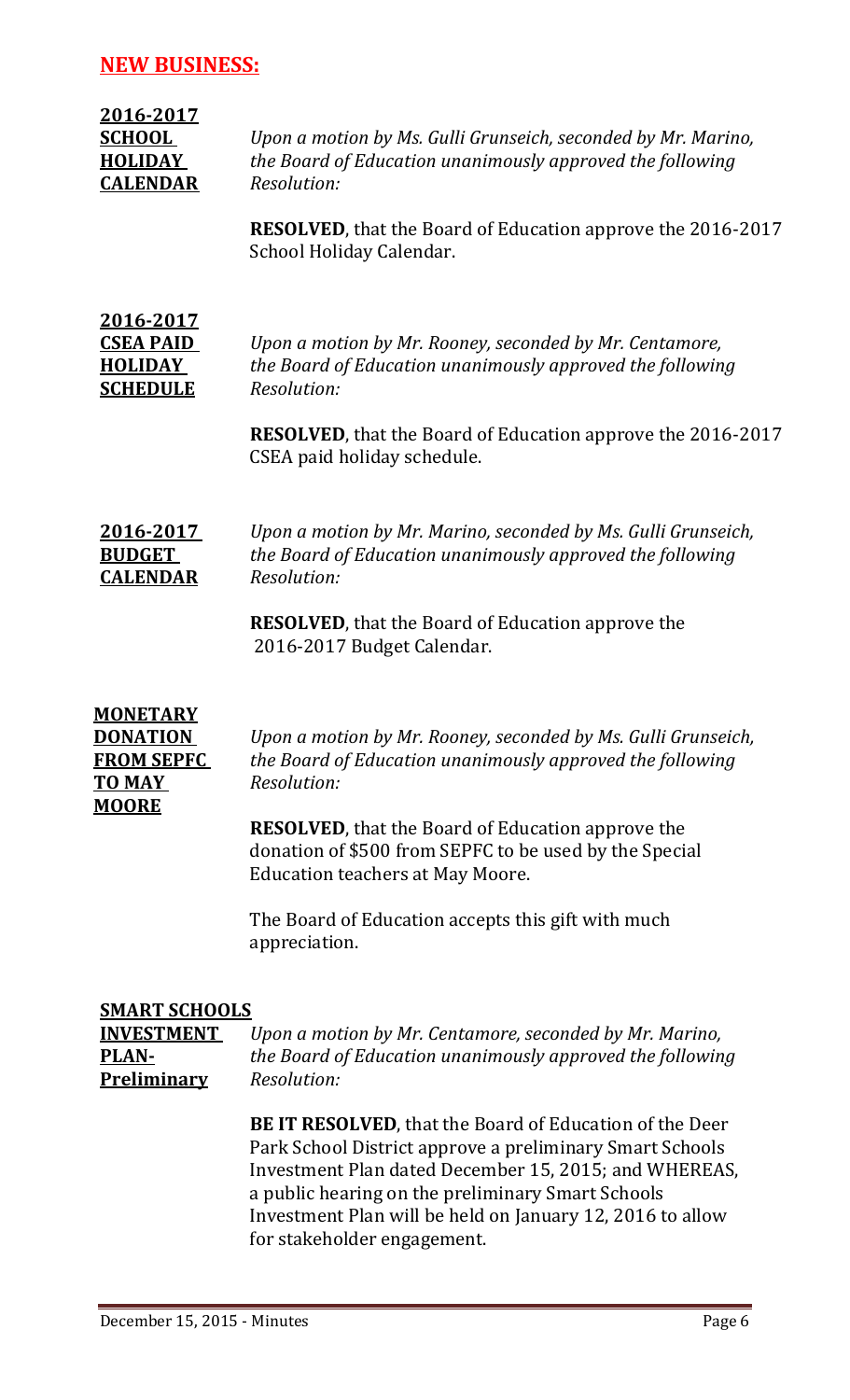**APPROVAL** *Upon a motion by Mr. Rooney, seconded by Mr. Centamore,* **OF** *the Board of Education unanimously approved the*  **SCHEDULES** *following schedules collectively:*

# **NON-INSTRUCTIONAL**

#### **SCHEDULE -- NNPS --PER DIEM SUBSTITUTES (Non-Instructional)**

#### **Karl Adler**

Transportation **Substitute Bus Driver** Salary/Step: \$21.50/hr Effective 12/15/2015

#### **James Albertelli**

Transportation Substitute Bus Driver Salary/Step: \$21.50/hr<br>Effective 12/2/201! Effective 12/2/2015

#### **SCHEDULE -- OO --RESIGNATIONS / RETIREMENTS / REMOVALS / TERMINATIONS (Non- Instructional)**

#### **Louis Capuano**

Transportation<br>Position: **Bus Driver** Salary/Step: Effective 12/3/2015 Resignation. No outstanding obligation to the district.

#### **Jeanne Cognato**

Transportation<br>Position: Non-Instructional Bus Aide Salary/Step: Effective 12/3/2015 Resignation. No outstanding obligation to the district.

#### **Nicole Giardina**

District Wide Substitute Teacher Aide Salary/Step: Effective 12/7/2015 Termination. No outstanding obligation to the district.

#### **SCHEDULE -- QQ --LEAVES OF ABSENCE (Non-Instructional)**

#### **Thomas Anatra**

Memorial<br>Position: Groundsman Salary/Step: Effective 11/21/2015 - 12/16/2015 Medical LOA (Worker's Comp)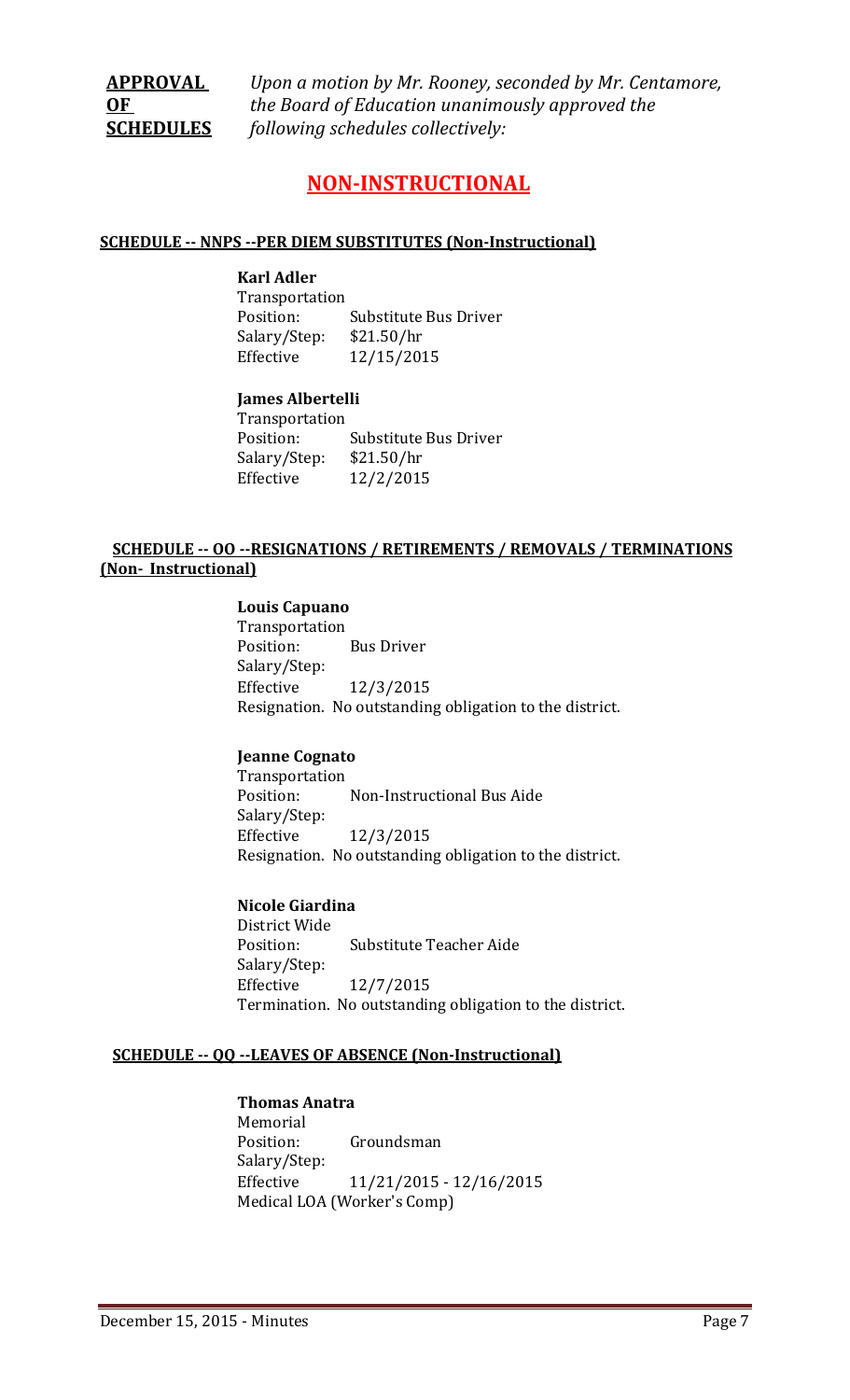#### **James DePre**

Deer Park High School<br>Position: Custod Custodian Salary/Step: Effective 11/20/2015 - 11/30/2015 Extension of Paid Medical LOA (FMLA)

#### **Robin Ruiz**

John Quincy Adams School<br>Position: Non-Instru Non-Instructional Cafeteria Aide Salary/Step: Effective 11/30/2015 - 12/4/2015 Unpaid Medical LOA (FMLA)

#### **SCHEDULE -- W --211 WAIVERS (Non-Instructional)**

#### **Joseph Merlino**

Transportation<br>Position: **Bus Driver** Salary/Step: Effective 1/1/2016 - 12/31/2017 Extension of present waiver

#### **Jeffrey Parks**

Transportation<br>Position: **Bus Driver** Salary/Step: Effective 1/1/2016 - 12/31/2017 Extension of present waiver

#### **Vito Rebecca**

Transportation<br>Position: Bus Driver Salary/Step: Effective 1/1/2016 - 12/31/2017 Extension of present waiver

#### **Juan Rodriguez**

Transportation<br>Position: **Bus Driver** Salary/Step: Effective 1/1/2016 - 12/31/2017 Extension of present waiver

#### **Edward St. Bernard**

Transportation<br>Position: **Bus Driver** Salary/Step: Effective 1/1/2016 - 12/31/2017 Extension of present waiver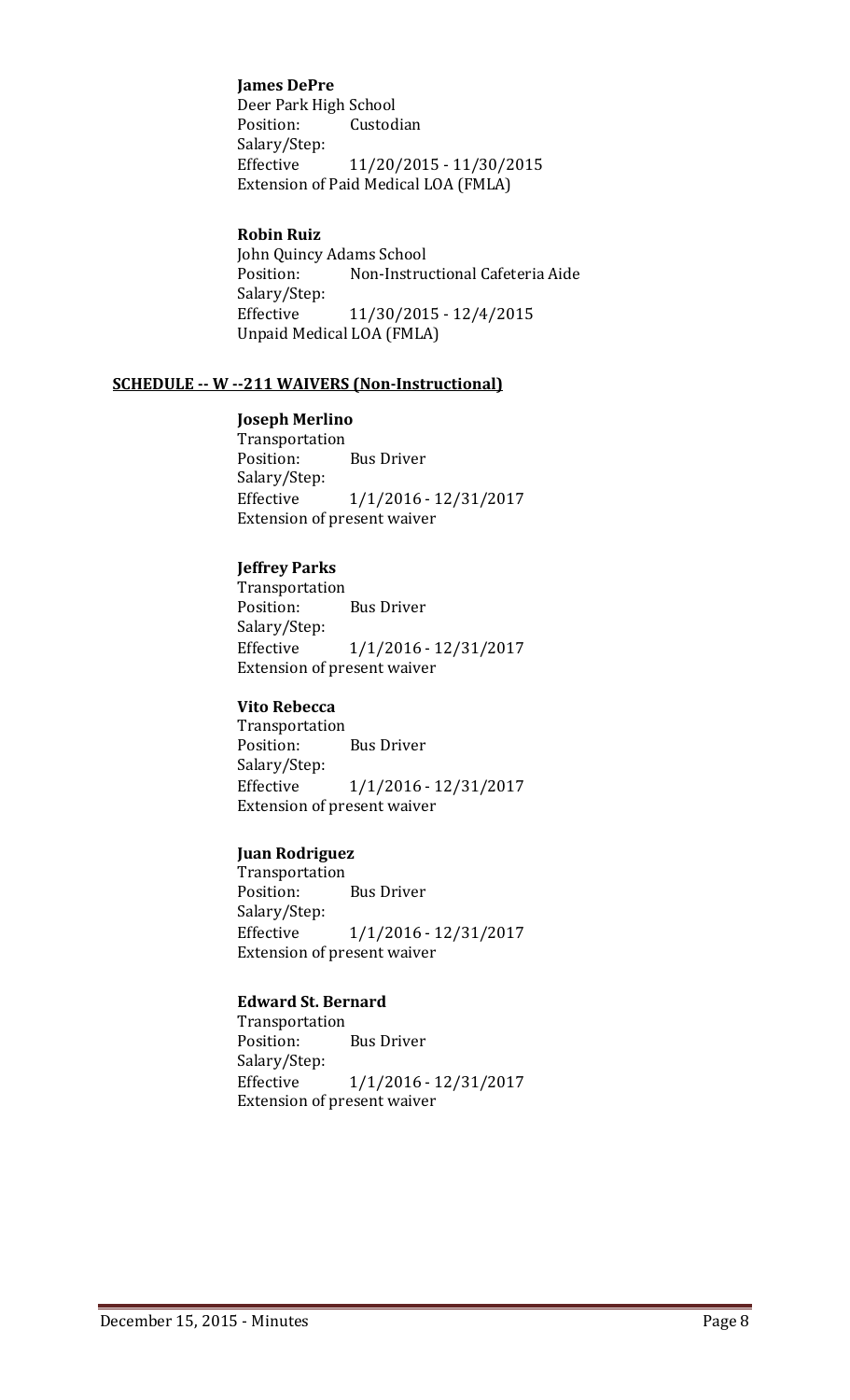# **INSTRUCTIONAL**

#### **SCHEDULE -- O --RESIGNATIONS / RETIREMENTS / REMOVALS / TERMINATIONS (Instructional)**

#### **Jessica Adamo**

Deer Park High School<br>Position: Math T Math Teacher Salary/Step:<br>Effective Effective 12/10/2015 Resignation. No outstanding obligation to the district.

#### **Laurie Cacciola**

John F Kennedy Intermediate School<br>Position: Permanent Substitute Permanent Substitute Teacher Salary/Step:<br>Effective Effective 12/7/2015 Resignation as permanent sub only. Remain as a per-diem substitute.

#### **Brandon Nix**

District Wide Per-Diem Substitute Teacher Salary/Step:<br>Effective Effective 12/3/2015 Resignation. No outstanding obligation to the district.

#### **SCHEDULE -- P --TENURE APPOINTMENTS (Instructional)**

#### **Jodi Simet**

John F Kennedy Intermediate School<br>Position: Flementary Teacher **Elementary Teacher** Salary/Step:<br>Effective Effective 9/1/2009 - 12/31/2015 TENURE DATE: JANUARY 1, 2016

#### **SCHEDULE -- Q --LEAVES OF ABSENCE (Instructional)**

#### **Marie Betzold**

John F Kennedy Intermediate School<br>Position: Teaching Assistant **Teaching Assistant** Salary/Step: Effective 12/15/2015 - 12/23/2015 Paid Medical LOA (FMLA)

#### **Susan Bollag**

Deer Park High School<br>Position: World World Language Teacher Salary/Step:<br>Effective  $2/1/2016 - 6/30/2016$ Unpaid Child Rearing Leave

#### **Christine Grossman**

John Quincy Adams School<br>Position: ENL Teache **ENL Teacher** Salary/Step:<br>Effective Effective 12/10/2015 - 12/23/2015 Paid Medical LOA (FMLA)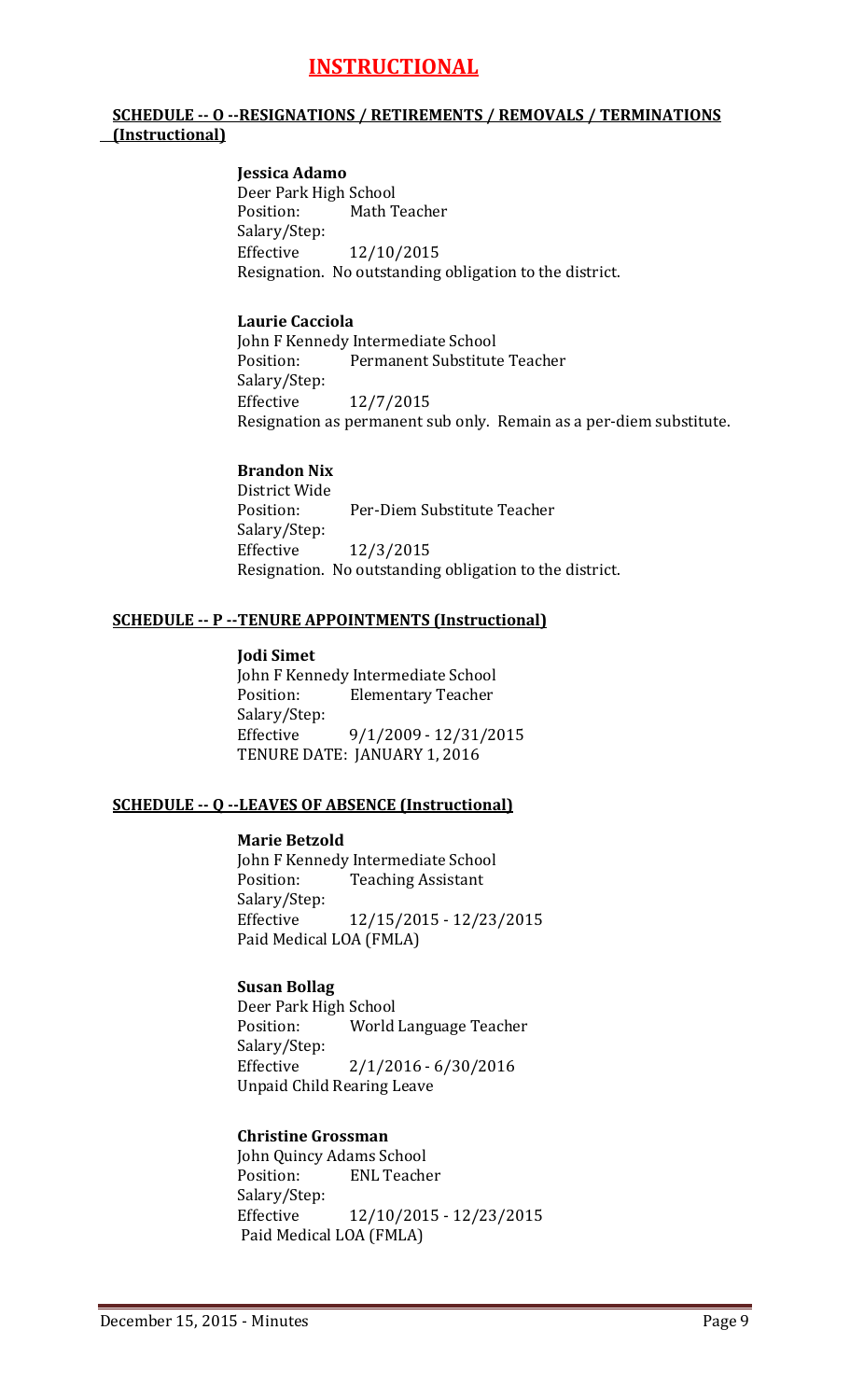#### **Kimberly Kokolakis**

John F Kennedy Intermediate School<br>Position: Elementary Teacher **Elementary Teacher** Salary/Step:<br>Effective Effective 11/26/2015 - 1/18/2016 CHANGE TO: 11/26/15-12/18/15 Paid Medical LOA (FMLA) 12/19/15-1/6/16 Paid Medical LOA 1/7/16-1/18/16 Unpaid Medical LOA

#### **Heather Nola**

Deer Park High School<br>Position: World World Language Teacher Salary/Step:<br>Effective  $2/1/2015 - 6/30/2016$ Unpaid Child Rearing Leave

#### **Anthony Tannacore**

Robert Frost Middle School<br>Position: Math Teach Math Teacher Salary/Step: Effective 12/15/2015 - 12/23/2015 Paid Medical LOA (FMLA)

#### **SCHEDULE -- TR --TRANSFERS (Instructional)**

#### **Jeremy Smith**

May Moore School<br>Position: Tea **Teaching Assistant** Salary/Step:<br>Effective Effective 1/4/2016 Transfer from JFK to May Moore School due to student needs

#### **SCHEDULE 15/BP-771 – SCHEDULES OF BILLS PAYABLE**

| # 20        | 11/30/2015  |
|-------------|-------------|
| # 23        | 12/31/2015  |
| # 12        | 12/31/2015  |
| # 10        | 12/31/2015  |
| # 5         | 11/30/2015  |
| Daily Check |             |
| Register    | 11/23/2015  |
|             |             |
| Register    | 11/24/2015  |
| Daily Check |             |
| Register    | 11/25/2015  |
|             | Daily Check |

#### **SCHEDULE 15-E-392 - EXPLANATION OF BUDGETARY TRANSFERS** #T10

### **SCHEDULE 15-F-282 - CONTRACT REPORT**

**SCHEDULE 12-H-15 – HOME TEACHING (regular & S/E)**  (confidential)

**SCHEDULE 12-S-15 – SPECIAL TRANSPORTATION**  (confidential)

#### **SCHEDULE 12-SE-15 - COMMITTEE RECOMMENDATIONS** (confidential)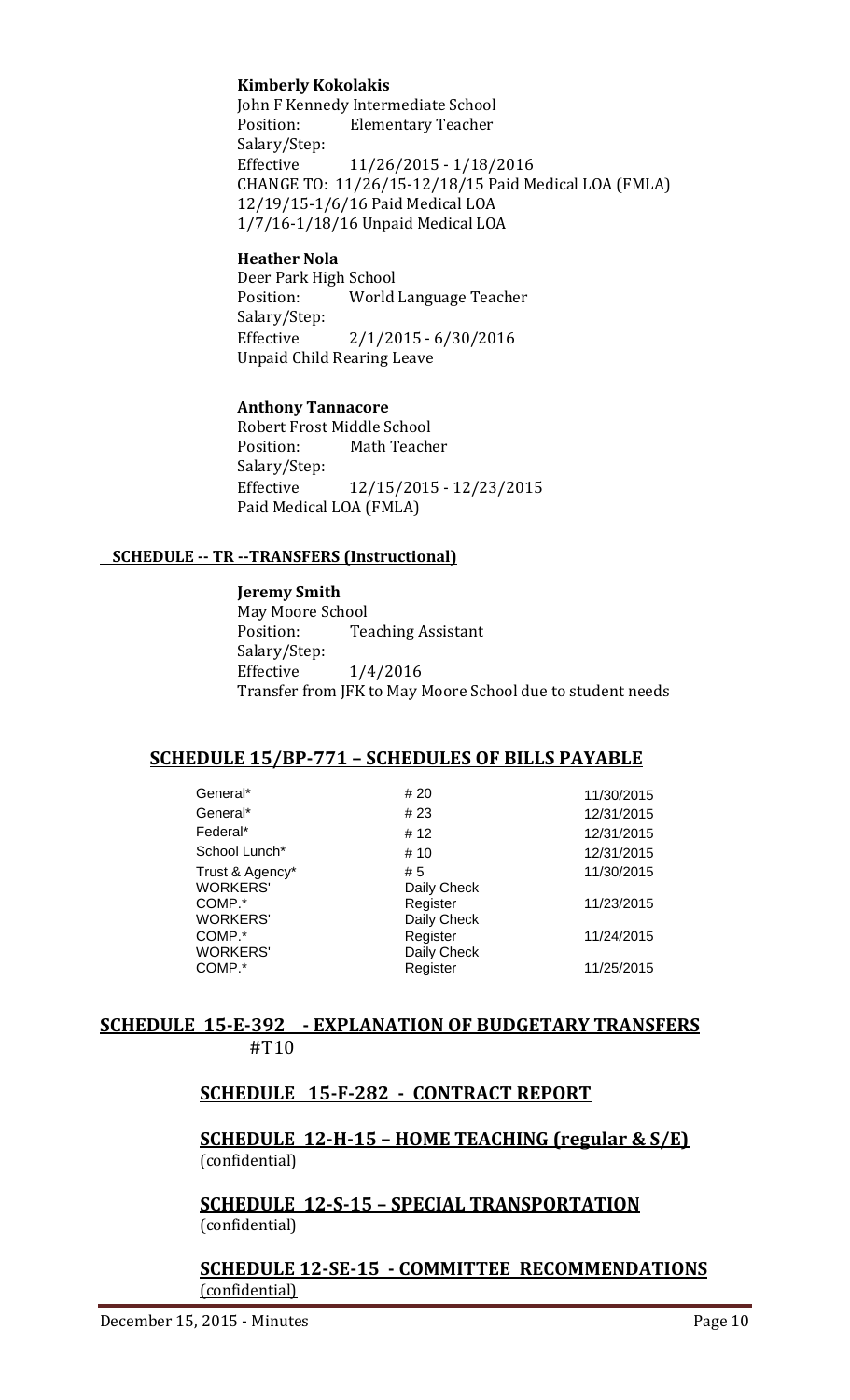**RECEIPT** *Upon a motion by Ms. Gulli Grunseich, seconded by Mrs. Rosales,* **OF** *the Board of Education unanimously approved the*  **SCHEDULES** *following Receipt of Schedules collectively:*

#### **SCHEDULE 15-A-439 – TREASURER REPORT**

| Statement of Revenues - | General Fund -<br>Federal Fund -<br>School Lunch Fund | July/November<br>July/November<br>July/November |
|-------------------------|-------------------------------------------------------|-------------------------------------------------|
| Treasurer's Report      | November                                              |                                                 |
| Cash Flow -             | July/November                                         |                                                 |
| Claims Audit<br>Report  | November 1,2015 - November 30, 2015                   |                                                 |

#### **SCHEDULE 15-B-769 – APPROPRIATION BUDGET STATUS REPORT**

| <b>Appropriation Budget Status Report</b> | General Fund -                | November |
|-------------------------------------------|-------------------------------|----------|
|                                           | Capital Fund (Regular/Bond) - | November |
|                                           | School Lunch Fund             | November |
|                                           | Federal Fund -                | November |
|                                           |                               |          |

Extra-Classroom Activities Funds High School - November

July/November

Robert Frost - November

Trial Balance General Fund Workers' Comp. & Unemployment Federal Fund Capital Projects Capital Energy Cons. Proj. Trust & Agency Private Purpose Trust Flexible Benefits School Lunch Fund

### **DISCUSSION/ APPROVAL**

- APPROVED fieldtrip to Eastern States Wrestling Classic 2016 1/15 – 1/16/2016
- APPROVED fieldtrip to New Haven, Ct Boys Winter Track 1/16 – 1/17/2016